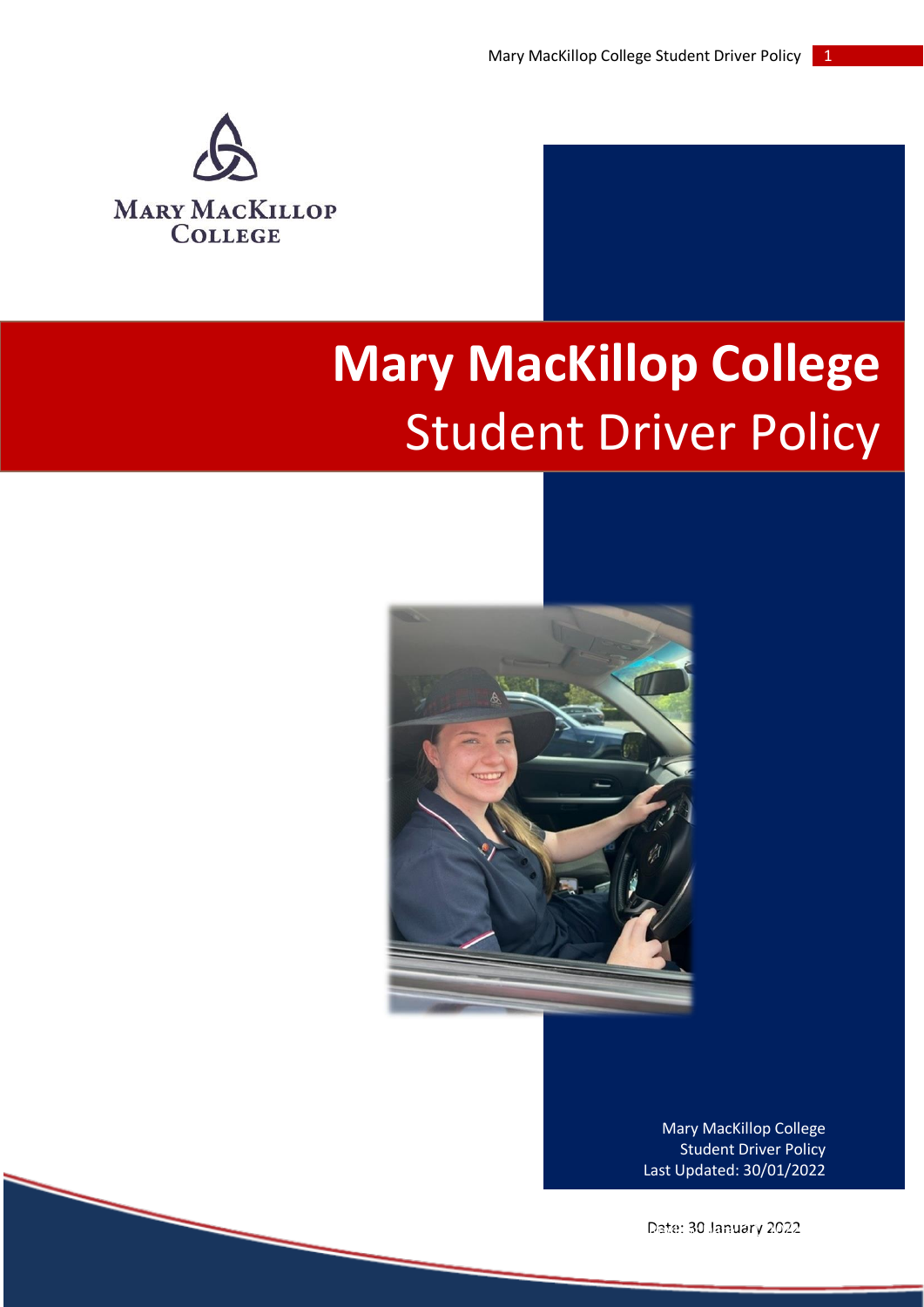Our College is committed to the dignity of the whole person, equality of opportunities and engaging in purposeful learning experiences.

**MOTTO**

My Faith is My Light

#### **VISION**

We are an interconnected, joy-filled, contemporary Catholic learning community, inspired by the Josephite traditions to be people achieving our potential.

### **MISSION**

We forge a culture of **creativity, excellence, justice** and **compassion** as we **nurture, challenge, education** and **empower** one another.

> **VALUES** We uphold **SPIRIT, WISDOM, INTEGRITY, COURAGE, UNITY** and **SERVICE** To guide our thoughts, words and actions to **live principled lives together.**

MMC Learners are **Curious, Creative, Self-directed, and Resilient**.

MMC Learning Analogy – Stuck, Seek, Strive, Soar

**MacKillop Women Shine**